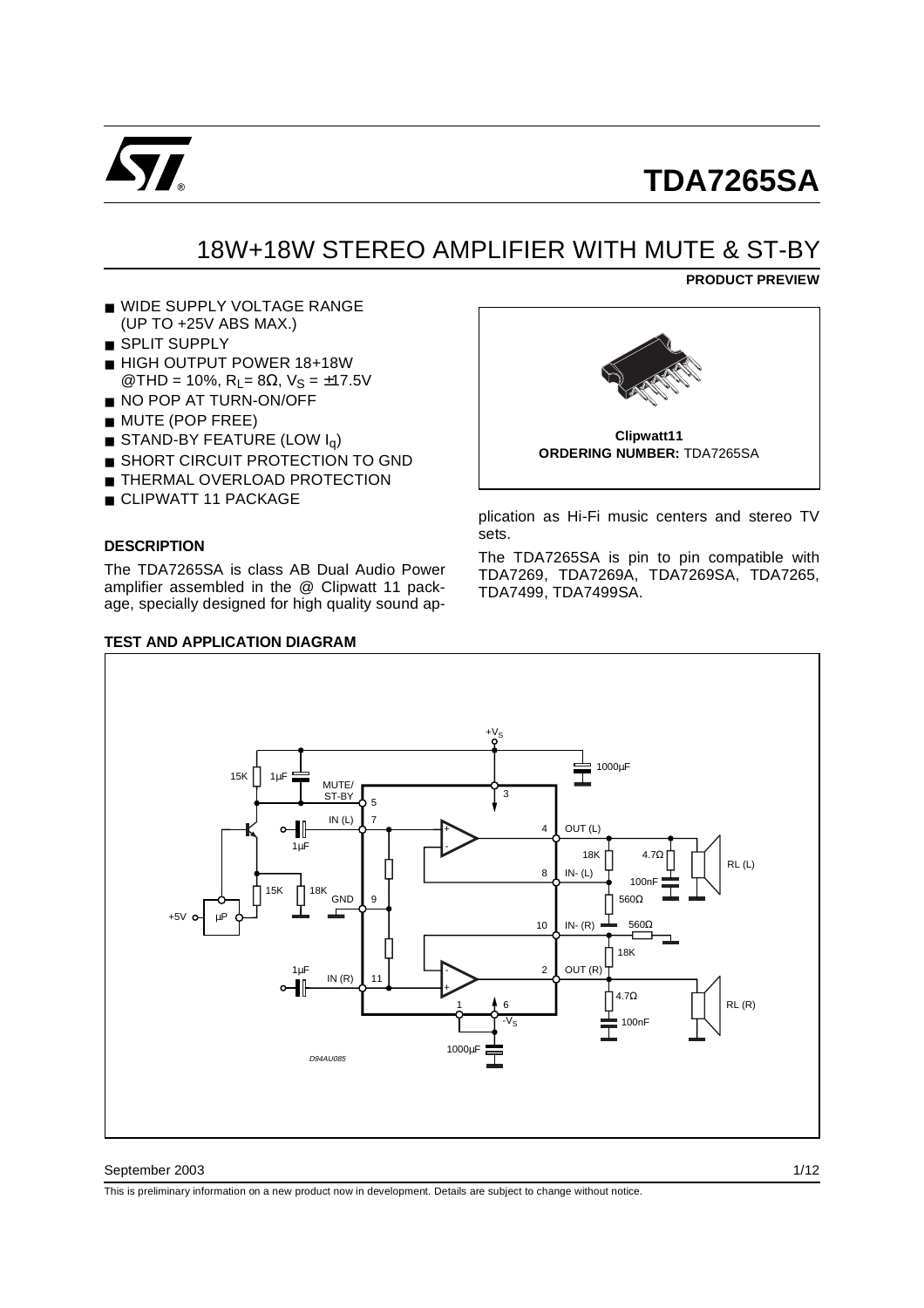#### **ABSOLUTE MAXIMUM RATINGS**

| Symbol                            | <b>Parameter</b>                                | Value        | Unit |
|-----------------------------------|-------------------------------------------------|--------------|------|
| Vs                                | DC Supply Voltage                               | ±25          |      |
| Ιo                                | Output Power Current (internally limited)       | 4.5          | А    |
| $P_{\text{tot}}$                  | Total Power Dissipation (Tamb = $70^{\circ}$ C) | 30           | W    |
| $\mathsf{T}_{\mathsf{amb}}$       | Ambient Operating Temperature (1)               | 0 to 70      | °C   |
| T <sub>stg</sub> , T <sub>j</sub> | Storage and Junction Temperature                | $-40$ to 150 | °C   |

## **PIN CONNECTION** (Top view)



#### **THERMAL DATA**

| Symbol          | <b>Parameter</b>                    | Value     | Unit          |
|-----------------|-------------------------------------|-----------|---------------|
| $R_{th}$ j-case | Thermal Resistance Junction-case    | $max = 3$ | °C/W          |
| $Rth$ i-amb     | Thermal Resistance Junction-ambient | 48        | $\degree$ C/W |

## **Figure 1. Single Supply Application**



 $\sqrt{11}$ 

 $2/12$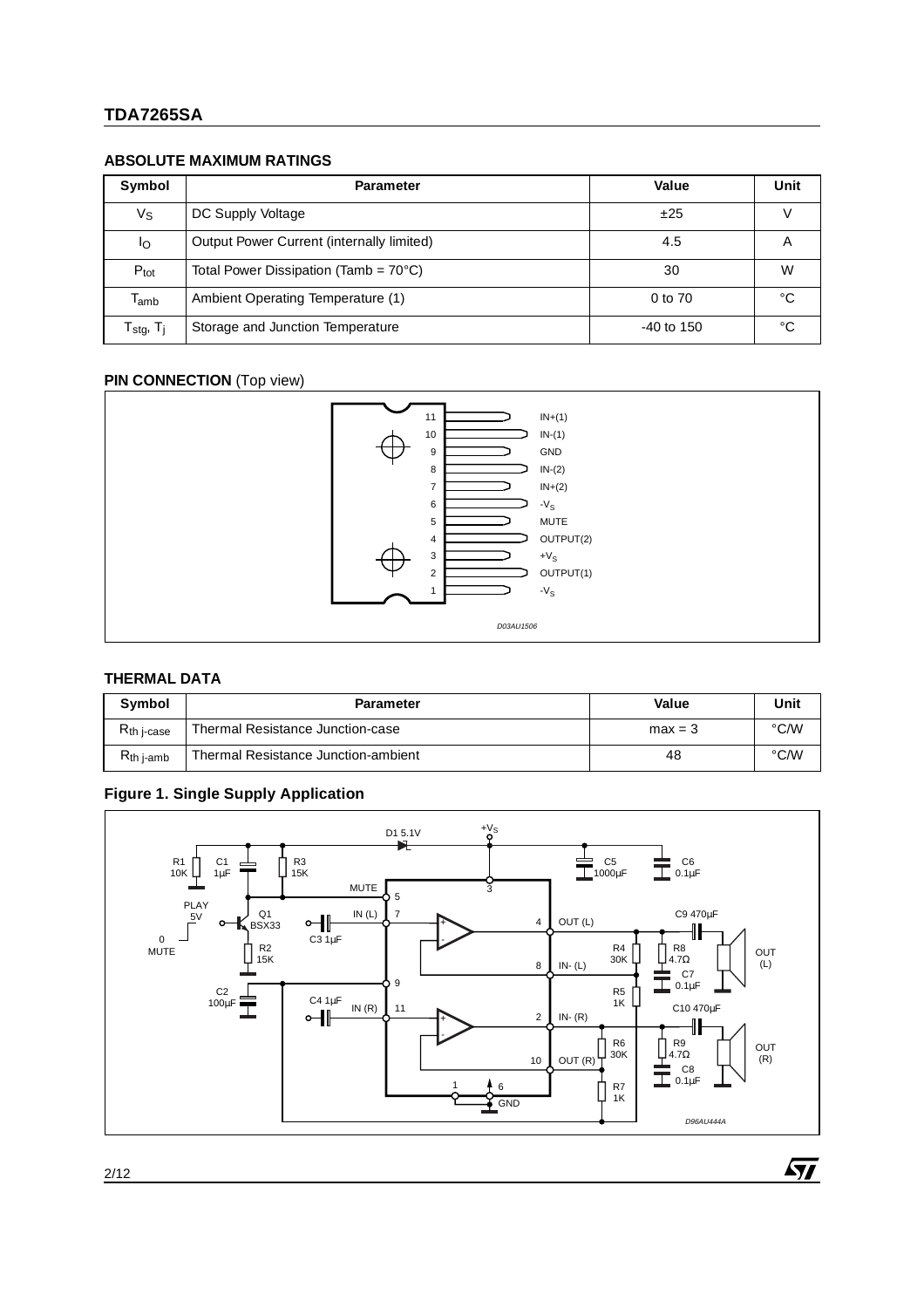| Symbol                                                             | <b>Parameter</b>                           | <b>Test Condition</b>                                                                 | Min.   | Typ.     | Max.        | Unit          |
|--------------------------------------------------------------------|--------------------------------------------|---------------------------------------------------------------------------------------|--------|----------|-------------|---------------|
| $V_{S}$                                                            | Supply Voltage Range                       |                                                                                       | ±5     |          | ±25         | $\vee$        |
| $I_q$                                                              | <b>Total Quiescent Current</b>             |                                                                                       |        | 80       | 130         | mA            |
| Vos                                                                | Input Offset Voltage                       |                                                                                       | $-20$  |          | 20          | mV            |
| $I_{\mathsf{b}}$                                                   | Non Inverting Input Bias Current           |                                                                                       |        | 500      |             | nA            |
| $P_{O}$                                                            | Output Power                               | $THD = 10\%;$<br>$R_L = 8\Omega$ ;<br>$V_S = \pm 13V$ ; R <sub>L</sub> = 4 $\Omega$ ; |        | 18<br>18 |             | W<br>W        |
|                                                                    |                                            | $THD = 1\%;$<br>$R_L = 8\Omega$ ;<br>$V_S = \pm 13V$ ; R <sub>L</sub> = 4 $\Omega$ ;  |        | 13<br>13 |             | W<br>W        |
| <b>THD</b>                                                         | <b>Total Harmonic Distortion</b>           | $R_L = 8\Omega$ ; P <sub>O</sub> = 1W; f = 1KHz;                                      |        | 0.03     |             | %             |
|                                                                    |                                            | $R_L = 8\Omega$ ; P <sub>O</sub> = 0.1 to 5W;<br>$f = 100$ Hz to 15KHz;               |        |          | 0.7         | %             |
|                                                                    |                                            | $R_L = 4\Omega$ ; P <sub>O</sub> = 1W; f = 1KHz;                                      |        | 0.02     |             | $\%$          |
|                                                                    |                                            | $R_L = 4\Omega$ ; $V_S = \pm 10V$ ;<br>$PO = 0.1$ to 5W;<br>$f = 100$ Hz to $15$ KHz; |        |          | $\mathbf 1$ | %             |
| $C_T$                                                              | Cross Talk                                 | $f = 1KHz$ ;<br>$f = 10KHz$ ;                                                         |        | 70<br>60 |             | dB<br>dB      |
| <b>SR</b>                                                          | Slew Rate                                  |                                                                                       | 6.5    | 10       |             | $V/\mu s$     |
| G <sub>OL</sub>                                                    | Open Loop Voltage Gain                     |                                                                                       |        | 80       |             | dB            |
| e <sub>N</sub>                                                     | <b>Total Output Noise</b>                  | A Curve<br>$f = 20Hz$ to 22KHz                                                        |        | 3<br>4   | 8           | $\mu$ V<br>μV |
| $R_i$                                                              | Input Resistance                           |                                                                                       | 15     | 20       |             | KΩ            |
| <b>SVR</b>                                                         | Supply Voltage Rejection<br>(each channel) | $f = 100$ Hz; $V_R = 0.5V$                                                            |        | 60       |             | dB            |
| $T_i$                                                              | Thermal Shut-down Junction<br>Temperature  |                                                                                       |        | 145      |             | °C            |
|                                                                    | MUTE FUNCTION [ref +V <sub>S</sub> ] (*)   |                                                                                       |        |          |             |               |
| <b>VMUTE</b>                                                       | Mute /Play threshold                       |                                                                                       | $-7$   | -6       | -5          | V             |
| AMUTE                                                              | Mute Attenuation                           |                                                                                       | 60     | 70       |             | dB            |
| STAND-BY FUNCTIONS [ref: +V <sub>S</sub> ] (only for Split Supply) |                                            |                                                                                       |        |          |             |               |
| V <sub>ST-BY</sub>                                                 | Stand-by Mute threshold                    |                                                                                       | $-3.5$ | $-2.5$   | $-1.5$      | $\vee$        |
| A <sub>ST-BY</sub>                                                 | Stand-by Attenuation                       |                                                                                       |        | 110      |             | dB            |
| l <sub>q</sub> st-BY                                               | Quiescent Current @ Stand-by               |                                                                                       |        | 3        | 6           | mA            |

**ELECTRICAL CHARACTERISTCS** (Refer to the test circuit  $V_S = \pm 17.5V$ ; R<sub>L</sub> = 8 $\Omega$ ; R<sub>S</sub> = 50 $\Omega$ ; G<sub>V</sub> = 30dB,  $f = 1KHz$ ;  $T_{amb} = 25°C$ , unless otherwise specified)

(\*) In mute condition the current drawn from Pin 5 must be ≤650µA

 $\sqrt{1}$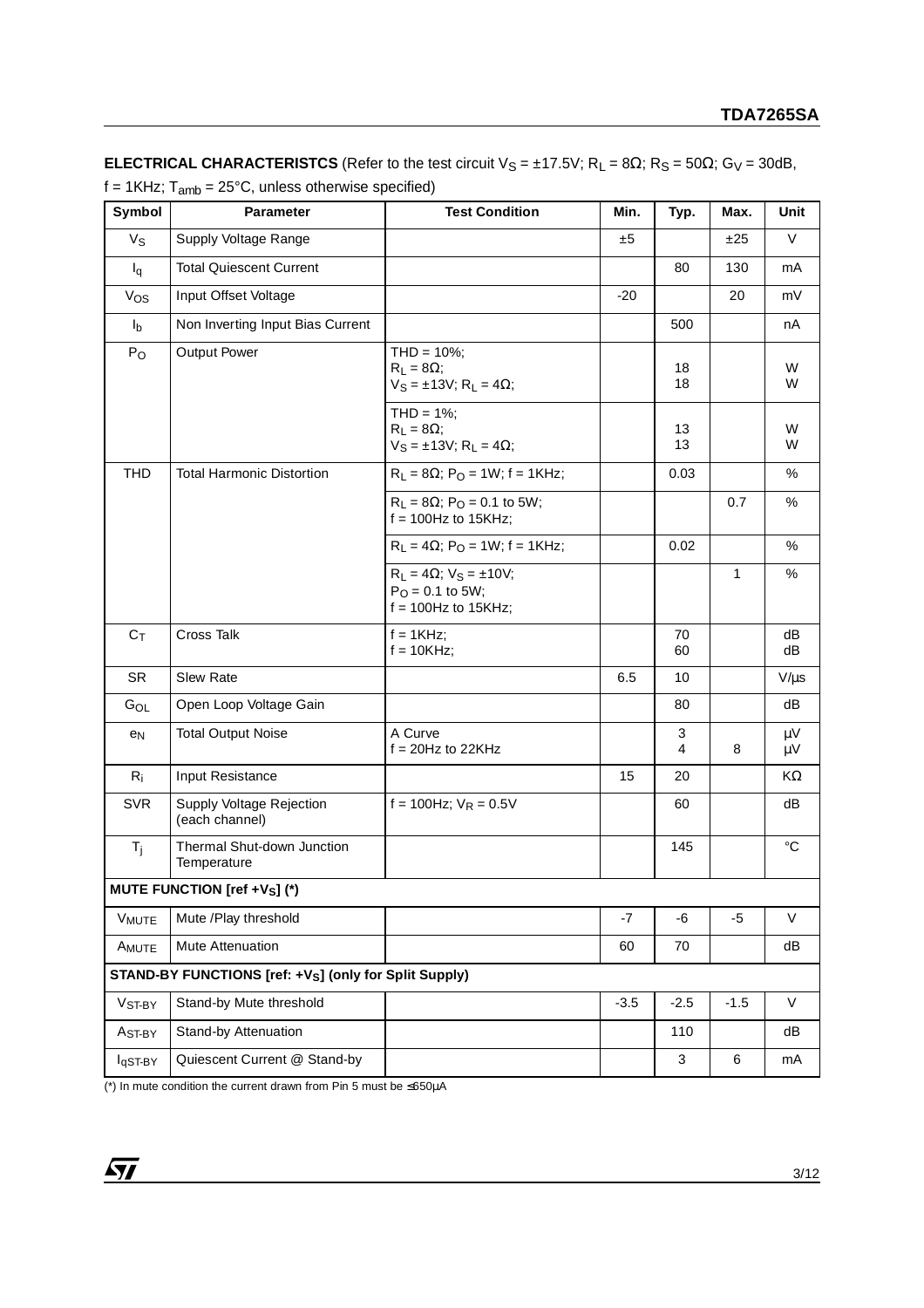## **MUTE STAND-BY FUNCTION**

The pin 5 (MUTE/STAND-BY) controls the amplifier status by two different thresholds, referred to +V<sub>S</sub>.

- When  $V_{pin5}$  higher than = +V<sub>S</sub> -2.5V the amplifier is in Stand-by mode and the final stage generators are off.
- When  $V_{pin5}$  between = +Vs -2.5V and Vs -6V the final stage current generators are switched on and the amplifier is in mute mode.
- When  $V_{pin5}$  lower than = + $V_S$  -6V the amplifier is play mode.





勾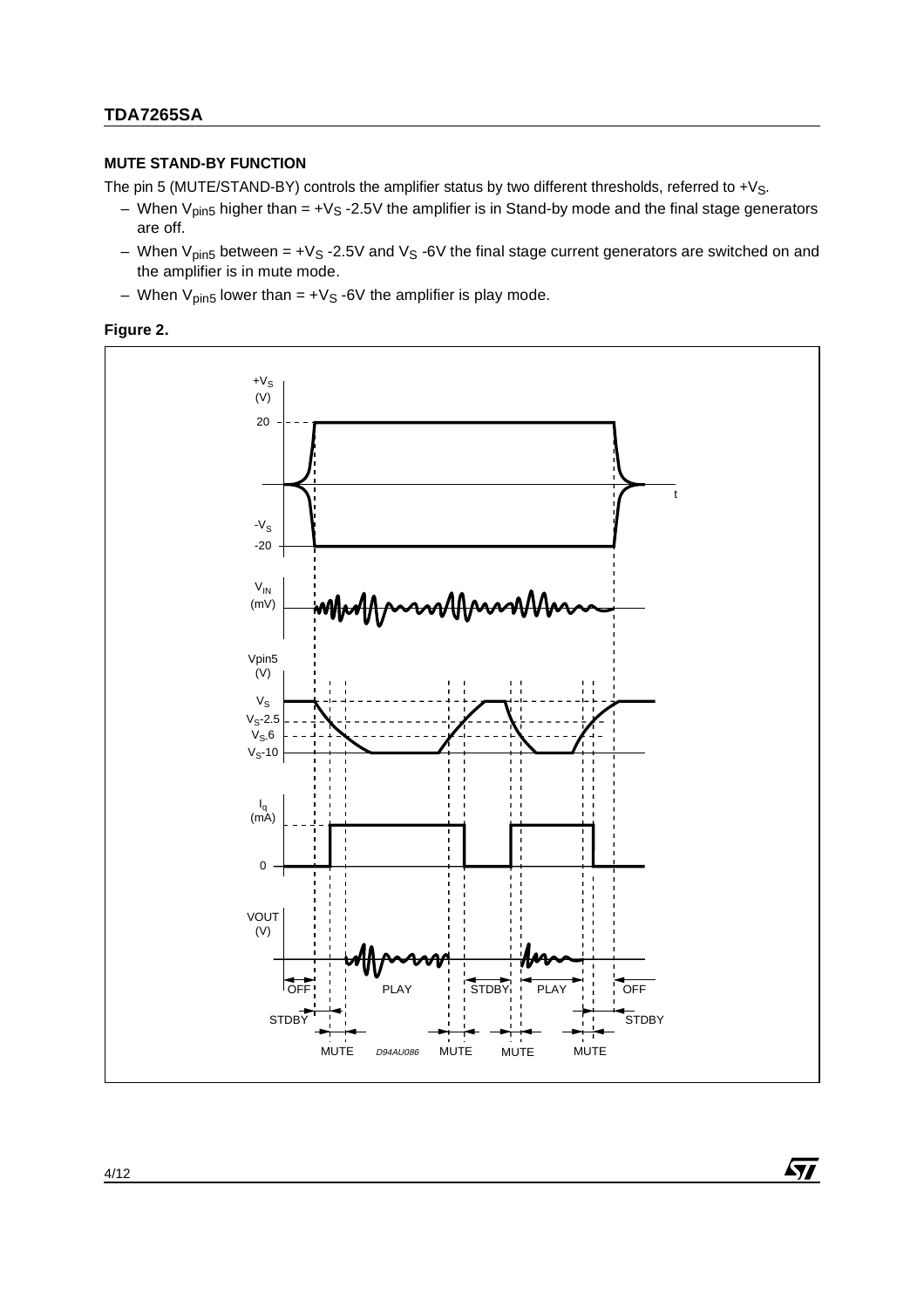

## **Figure 3. Test and Application Circuit (Stereo Configuration)**

## **APPLICATION SUGGESTIONS** (Demo Board Schematic)

The recommended values of the external components are those shown the demoboard schematic different values can be used, the following table can help the designer.

| <b>COMPONENT</b>                | <b>SUGGESTION</b><br><b>VALUE</b> | <b>PURPOSE</b>                  | <b>LARGER THAN</b><br><b>RECOMMENDED VALUE</b> | <b>SMALLER THAN</b><br><b>RECOMMENDED VALUE</b> |
|---------------------------------|-----------------------------------|---------------------------------|------------------------------------------------|-------------------------------------------------|
| R <sub>1</sub>                  | $10K\Omega$                       | <b>Mute Circuit</b>             | Increase of Dz Biasing<br>Current              |                                                 |
| R <sub>2</sub>                  | $15K\Omega$                       | <b>Mute Circuit</b>             | V <sub>pin</sub> #5 Shifted Downward           | V <sub>pin</sub> #5 Shifted Upward              |
| R <sub>3</sub>                  | $18K\Omega$                       | <b>Mute Circuit</b>             | V <sub>pin</sub> #5 Shifted Upward             | V <sub>pin</sub> #5 Shifted Downward            |
| R <sub>4</sub>                  | $15K\Omega$                       | <b>Mute Circuit</b>             | V <sub>pin</sub> #5 Shifted Upward             | V <sub>pin</sub> #5 Shifted Downward            |
| R <sub>5</sub> , R <sub>8</sub> | $18K\Omega$                       | Closed Loop Gain<br>Setting (*) | Increase of Gain                               |                                                 |
| R6, R9                          | $560K\Omega$                      |                                 | Decrease of Gain                               |                                                 |
| R7, R10                         | 4.7 $K\Omega$                     | <b>Frequency Stability</b>      | Danger of Oscillations                         | Danger of Oscillations                          |
| C1, C2                          | $1 \mu F$                         | Input DC Decoupling             |                                                | Higher Low Frequency Cutoff                     |
| C <sub>3</sub>                  | $1 \mu F$                         | St-By/Mute Time<br>Constant     | Larger On/Off Time                             | Smaller On/Off Time                             |
| C4, C6                          | 1000µF                            | Supply Voltage Bypass           |                                                | Danger of Oscillations                          |
| C5, C7                          | $0.1 \mu F$                       | Supply Voltage Bypass           |                                                | Danger of Oscillations                          |
| C8, C9                          | $0.1 \mu F$                       | <b>Frequency Stability</b>      |                                                |                                                 |
| Dz                              | 5.1V                              | <b>Mute Circuit</b>             |                                                |                                                 |

(\*) Closed loop gain has to be ≥25dB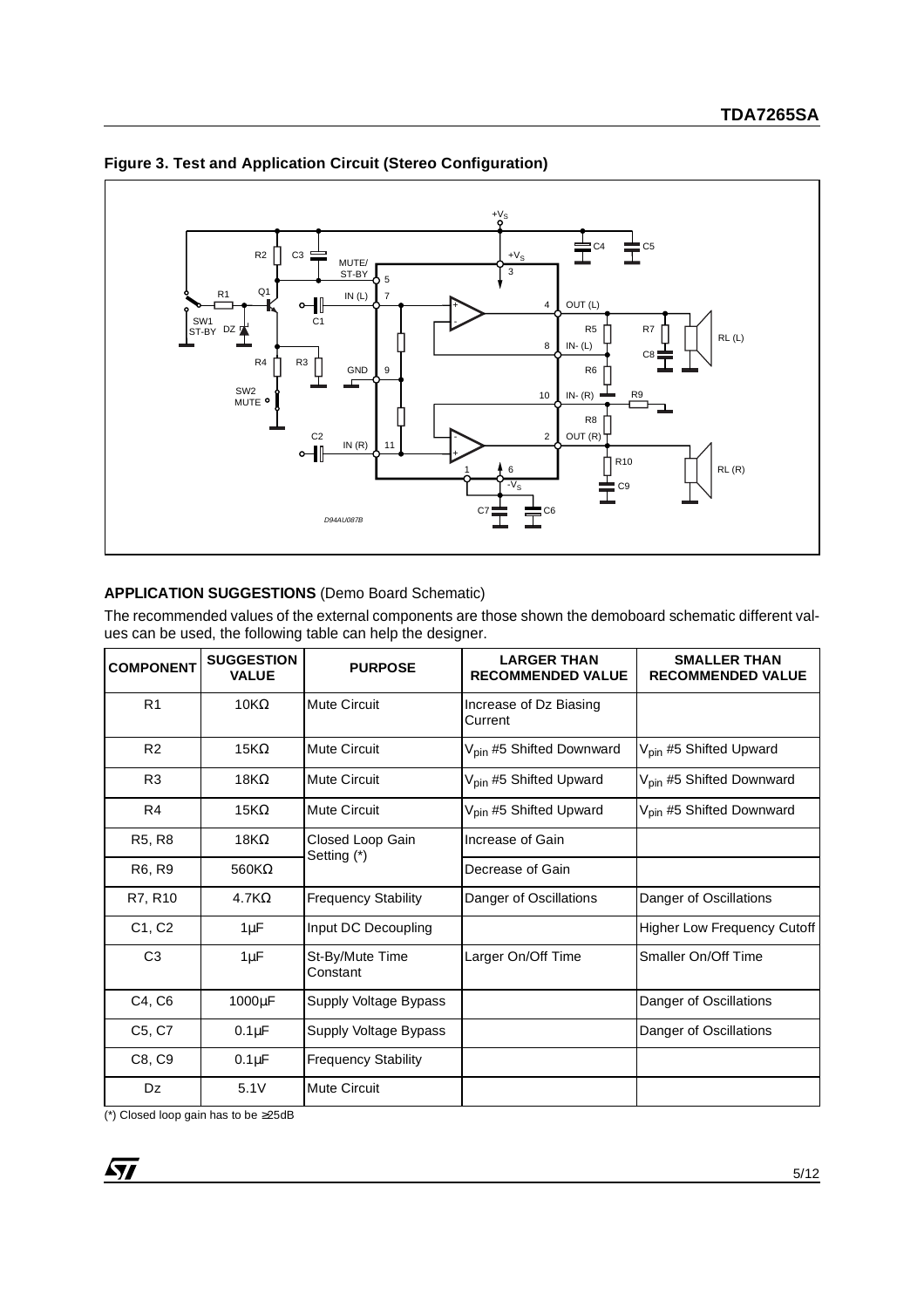## **PC Board**

## **Figure 4. Evaluation Board Top Layer Layou**



## **Figure 5. Evaluation Board Bottom Layer Layout**



## **Figure 6. Component Layout**



 $\sqrt{M}$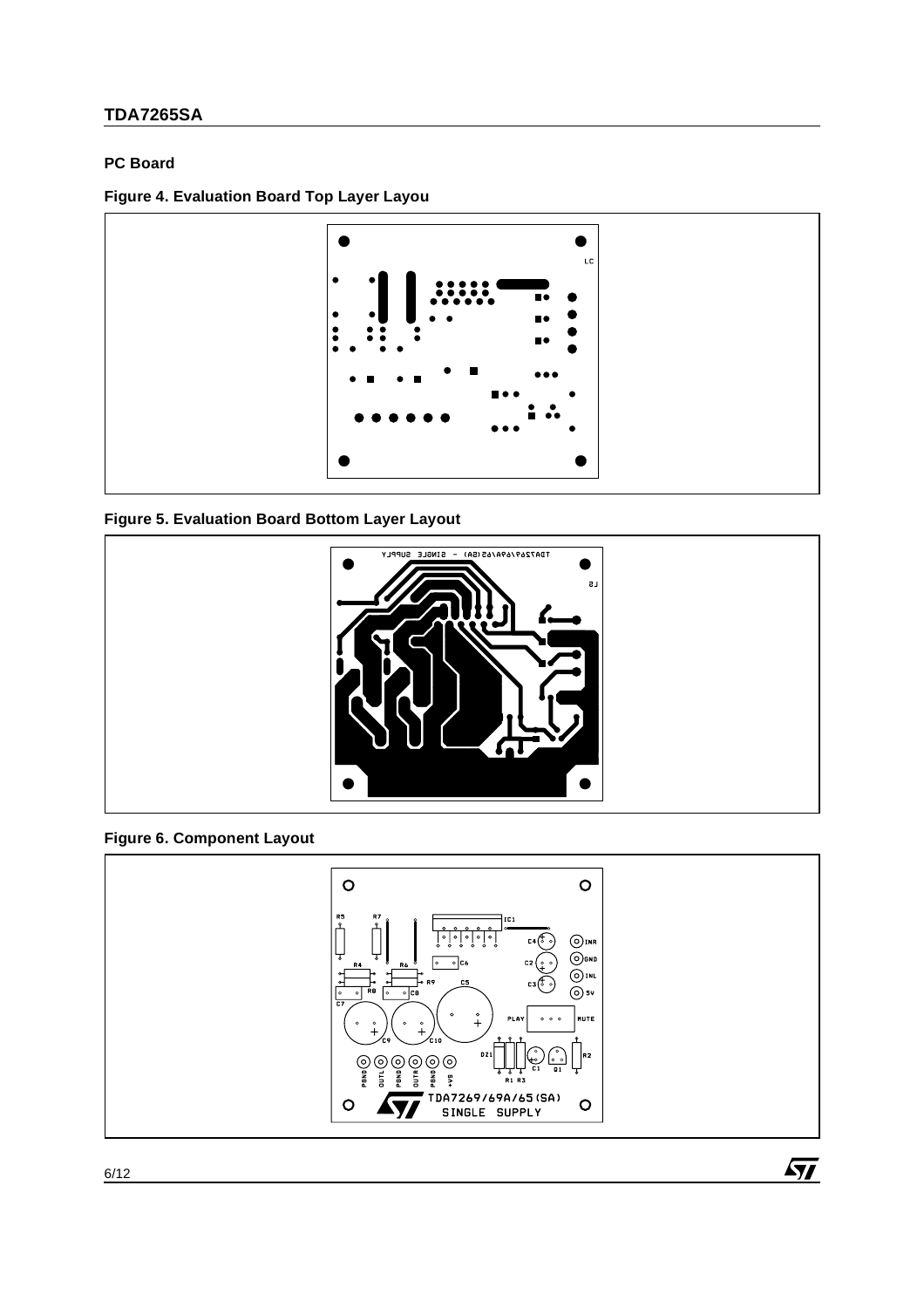**Figure 7. Quiescent Current vs. Supply Voltage**











**Figure 10. Output Power vs. Supply Voltage**











 $\sqrt{1}$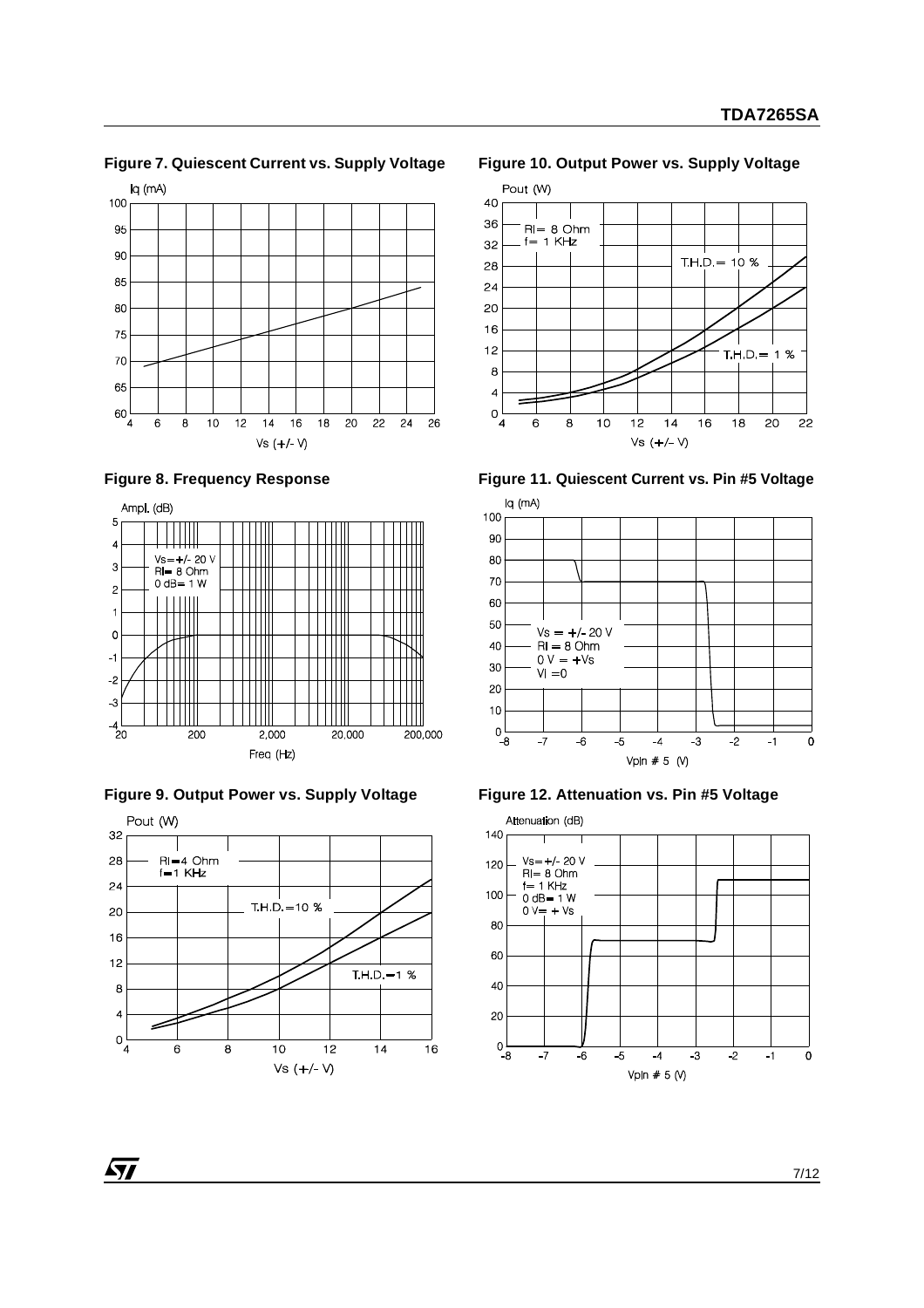#### **Figure 13. SVR vs. Frequency**



#### **Figure 14. Attenuation vs. Pin #5 Voltage**







#### **Figure 16. Power Dissipation vs. Output Power**



#### **HEAT SINK DIMENSIONING:**

In order to avoid the thermal protection intervention, that is placed approximatively at  $T_i = 150^{\circ}C$ , it is important the dimensioning of the Heat Sinker  $R_{\text{Th}}$  (°C/W).

The parameters that influence the dimensioning are:

- Maximum dissipated power for the device  $(P_d)$ max)
- Max thermal resistance Junction to case  $(R_{Th})$ c)
- $-$  Max. ambient temperature  $T_{amb\, max}$
- $-$  Quiescent current  $I_q$  (mA)

#### Example:

 $V_{CC} = \pm 17.5V$ ,  $R_{load} = 8$ ohm,  $R_{Th i-c} = 3 °C/W$ ,  $T_{amb}$  $_{max}$  = 50 $^{\circ}$ C

$$
P_{\text{dmax}} = (N^{\circ} \text{ channels}) \cdot \frac{2V_{\text{cc}}^{2}}{\Pi^{2} \cdot R_{\text{load}}} + I_{q} \cdot V_{\text{cc}}
$$

 $P_{\text{dmax}} = 2 \cdot (7.7) + 1.0 = 16 W$ 

$$
R_{\text{Th c-a}} = \frac{150 - T_{\text{amb max}}}{P_{\text{d max}}} - R_{\text{Th j-c}} = \frac{150 - 50}{16} - 3 = 3.25^{\circ}.
$$

 $\sqrt{M}$ 

In figure 17 is shown the Power derating curve for the device.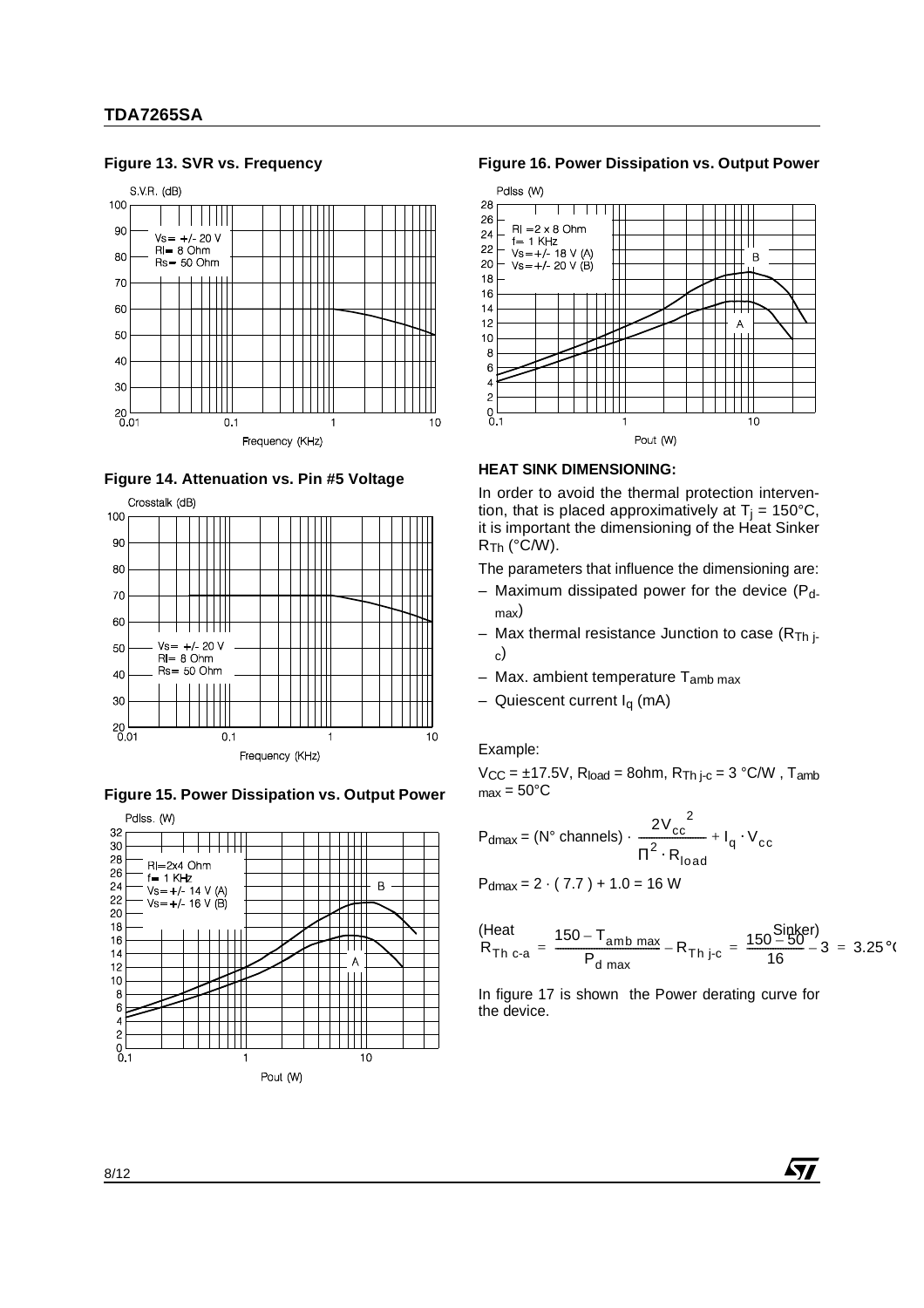**Figure 17. Power derating curve**

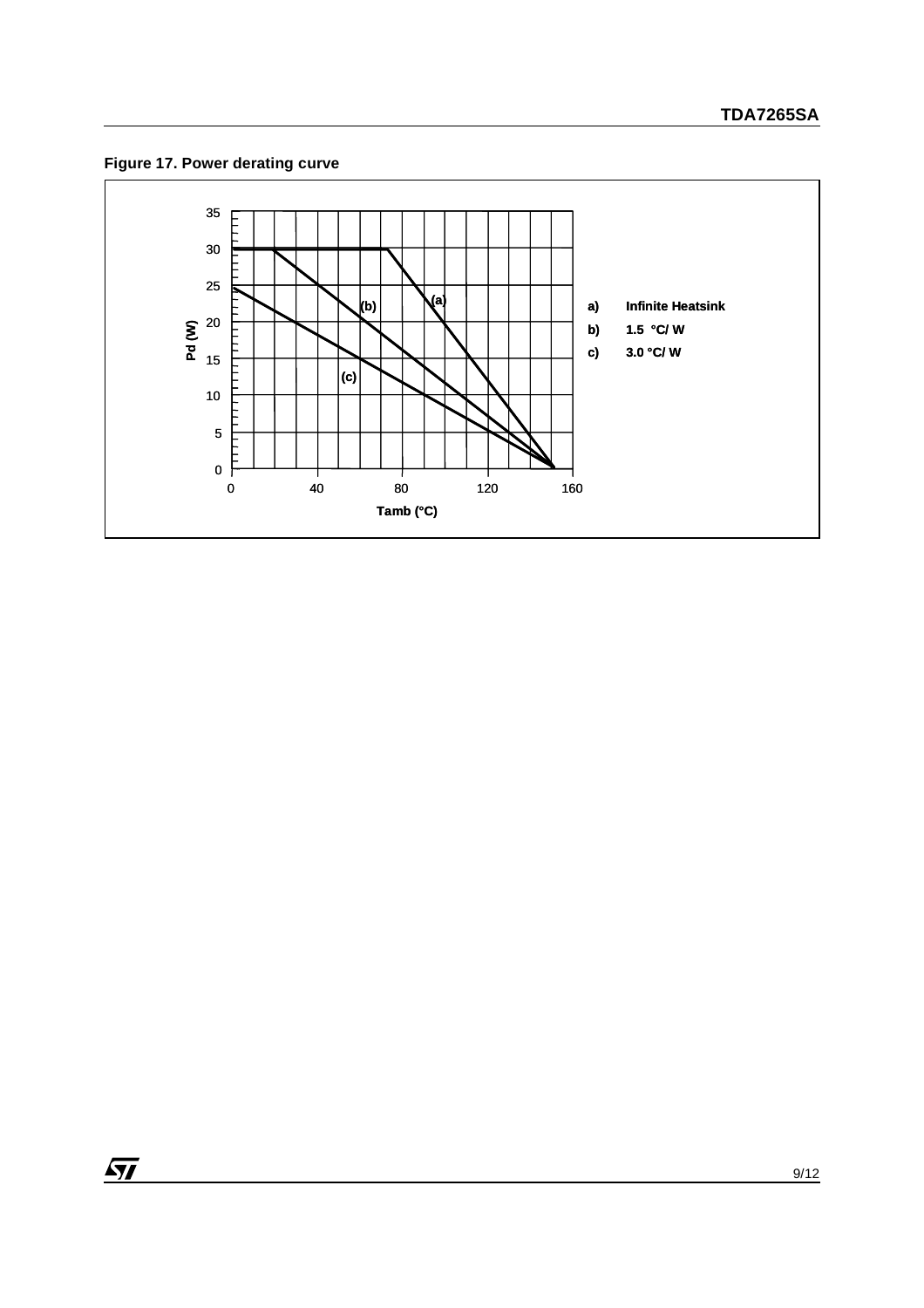#### **Clipwatt Assembling Suggestions**

The suggested mounting method of Clipwatt on external heat sink, requires the use of a clip placed as much as possible in the plastic body center, as indicated in the example of figure 18.

A thermal grease can be used in order to reduce the additional thermal resistance of the contact between package and heatsink.

A pressing force of 7 - 10 Kg gives a good contact and the clip must be designed in order to avoid a maximum contact pressure of 15 Kg/mm2 between it and the plastic body case.

As example , if a 15Kg force is applied by the clip on the package , the clip must have a contact area of 1mm2 at least.



 $\sqrt{M}$ 

#### **Figure 18. Example of right placement of the clip**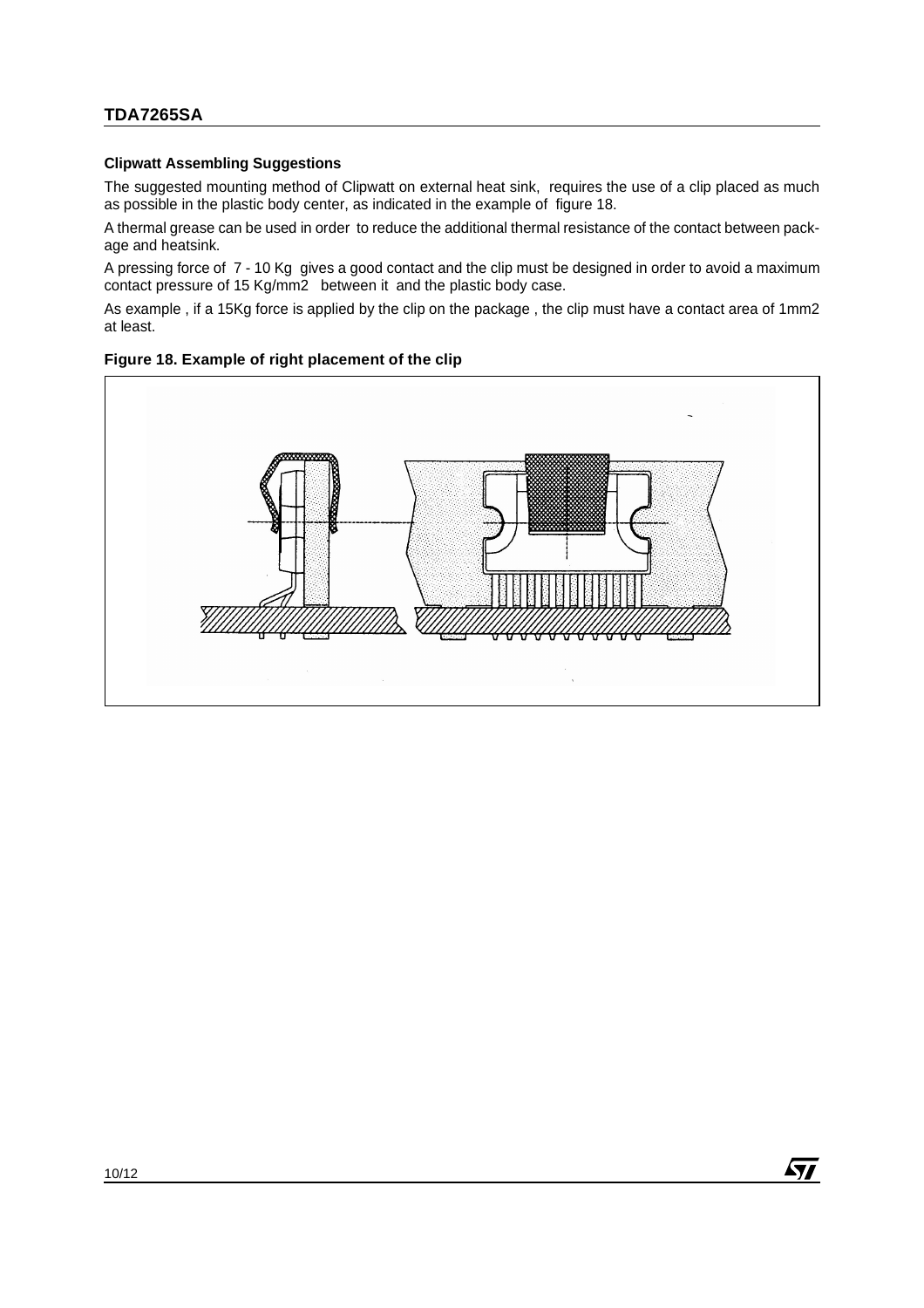| DIM.           | mm    |       |       | inch  |       |       |  |
|----------------|-------|-------|-------|-------|-------|-------|--|
|                | MIN.  | TYP.  | MAX.  | MIN.  | TYP.  | MAX.  |  |
| A              |       |       | 3.2   |       |       | 0.126 |  |
| B              |       |       | 1.05  |       |       | 0.041 |  |
| C              |       | 0.15  |       |       | 0.006 |       |  |
| D              |       | 1.5   |       |       | 0.059 |       |  |
| E              | 0.49  |       | 0.55  | 0.019 |       | 0.002 |  |
| F              | 0.77  | 0.8   | 0.88  | 0.030 | 0.031 | 0.035 |  |
| F1             |       |       | 0.15  |       |       | 0.006 |  |
| G              | 1.57  | 1.7   | 1.83  | 0.062 | 0.067 | 0.072 |  |
| G <sub>1</sub> | 16.87 | 17    | 17.13 | 0.664 | 0.669 | 0.674 |  |
| H1             |       | 12    |       |       | 0.480 |       |  |
| H <sub>2</sub> |       | 18.6  |       |       | 0.732 |       |  |
| H <sub>3</sub> | 19.85 |       |       | 0.781 |       |       |  |
| L              |       | 17.9  |       |       | 0.700 |       |  |
| L1             |       | 14.55 |       |       | 0.580 |       |  |
| L2             | 10.7  | 11    | 11.2  | 0.421 | 0.433 | 0.441 |  |
| L <sub>3</sub> |       | 5.5   |       |       | 0.217 |       |  |
| M              |       | 2.54  |       |       | 0.100 |       |  |
| M <sub>1</sub> |       | 2.54  |       |       | 0.100 |       |  |